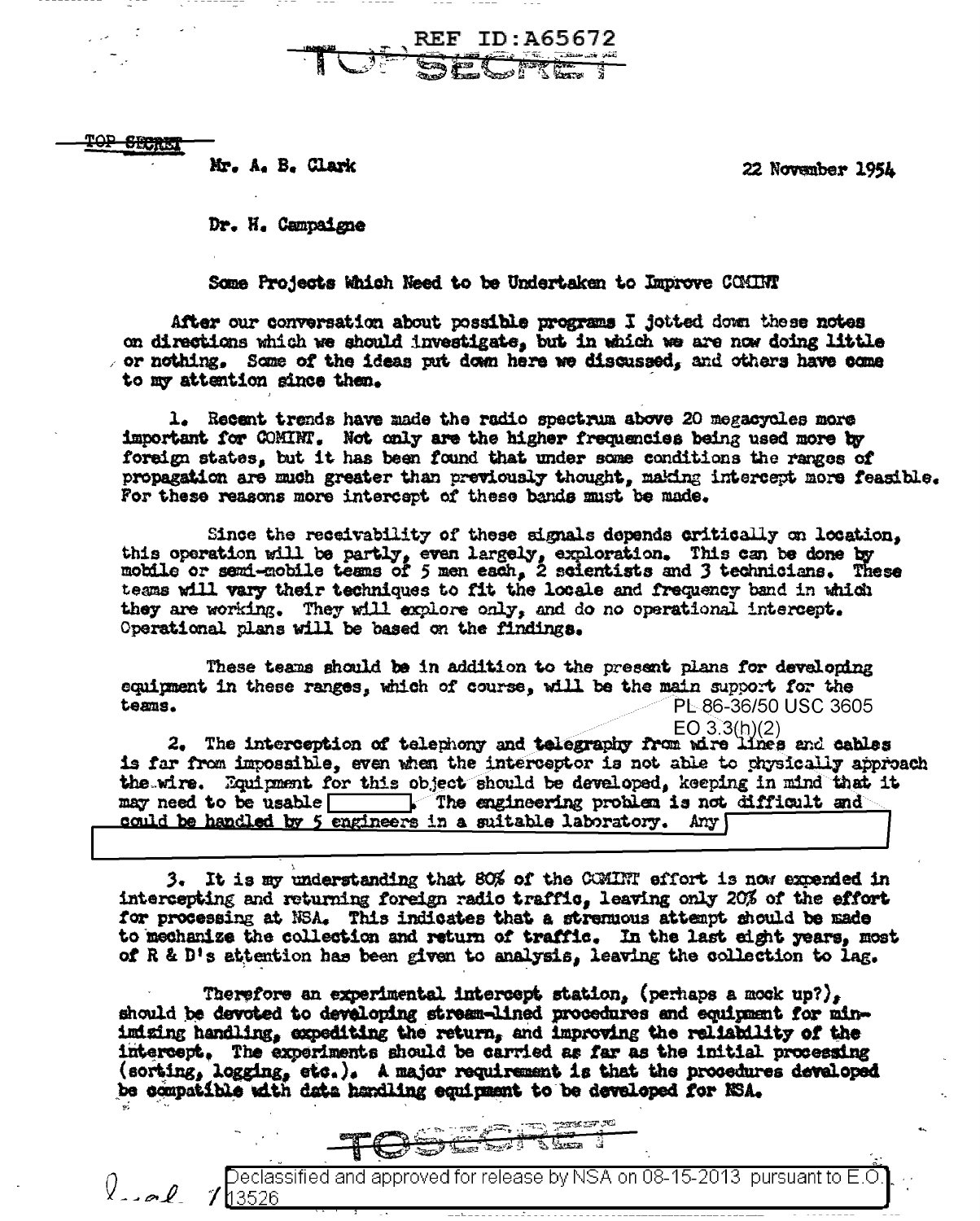REF ID: A65672 The Common

**SBCRET** TOP

PL 86-36/50 USC 3605  $EO$  3.3(h)(2)

This is to be in addition to, and independent of, the presently active program to develop special radio receiving and terminal equipment for intercept DUFDOSCS.

This proposed program could be carried on by ten experienced people at the intercept station and ten engineers to support it by planning and developing.

4. The mechanization of traffic analysis is lagging far behind that of cryptanalysis. In order to bring this lagging field up to the other, the following program should be followed.

A team of ten research analysts should be formed, to spend one year working on T.A. At the end of the year a group of engineers should be formed to mechanize the procedures produced by the first team. The size of the effort of this group should depend on the results of the team, but it could well be a three million dollar a year program, if in fact T.A. is susceptible to being mechanized to the extent C.A. has been.

5. We know that some of our equipments | sratuitously.<br>Assuming that foreign equipments do the same, we should make a concerted effort to

a. First design and develop a set of receivers for this special purpose. keeping in mind the possible need to take them surreptitiously into some areas.

Send out teams to experiment and survey. This is to be coordinated  $with$ 

c. Send out operational teams to the most productive places. This is probably a

This program resembles program 2 above somewhat.

6. The big improvements in computers in the next few years will be in data handling. It looks as though there will be commercially available machines. such as the IBM 702, BISMAC, and RAYCOM, which will be useful. It is also apparent that the specifications set by COMINT needs will not be met by these commercial devices, because the market is not willing to pay for what they consider luxurious capacity.

We need to press for development to meet the FARMER-WMAD specifications. This will be expensive, but worth it. COMINT needs call for speeds and capacity exceeding the IBM 702 by a factor of 16. The rental on the 702 will be one million dollars a year. This indicates that a ten million dollar program to achieve the goal would be worth it.

7. At the present time a great deal of useless information is intercepted and recorded. It would be possible by relatively simple mechanical techniques to recognize and discard much of this on some circuits. The techniques